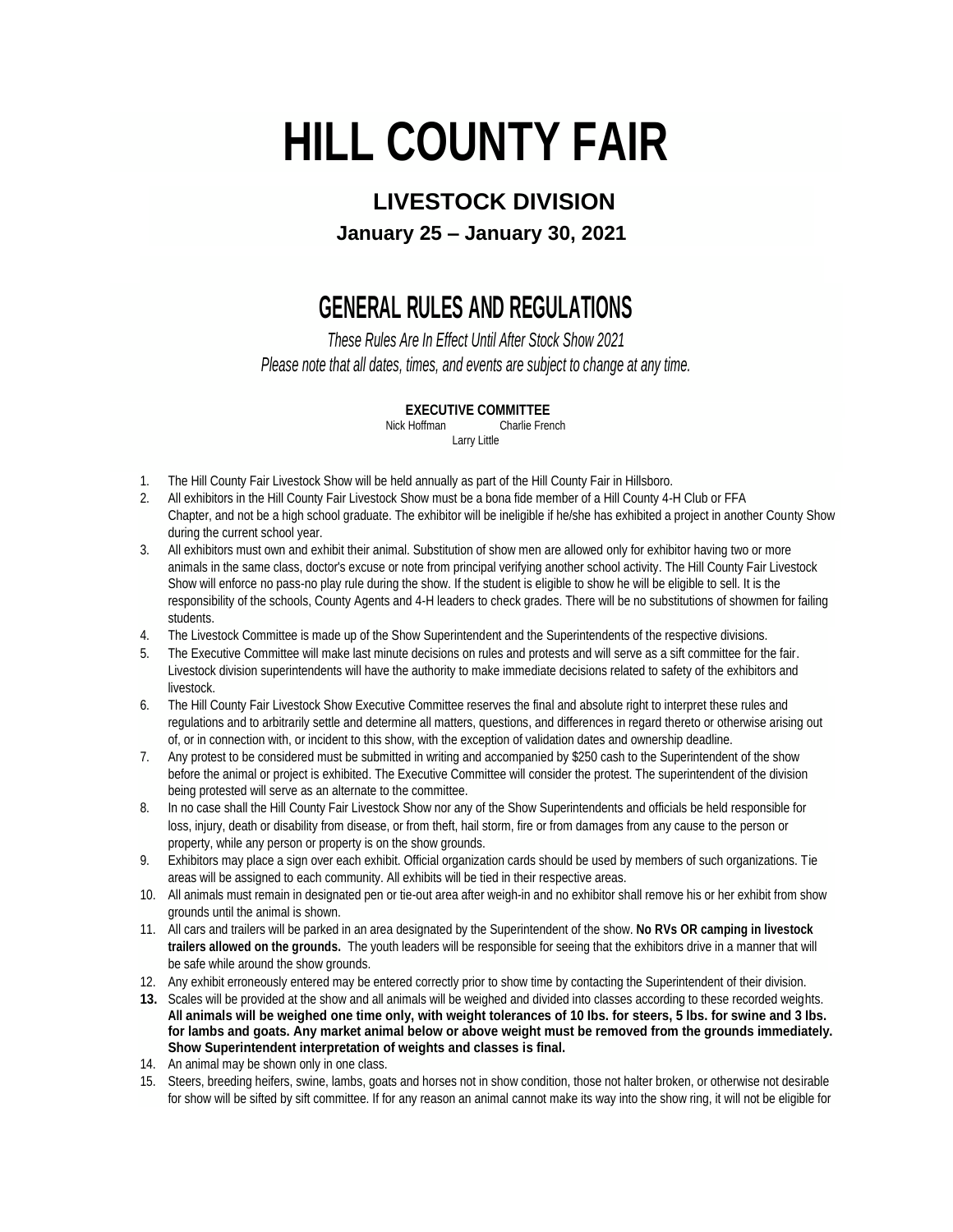judging.

- 16. Any comparable classes may be divided or combined at the Show Superintendent's discretion if the number of entries so warrants.
- 17. Numbered ribbons and prize money will be given in each breeding class. Showmanship buckles will be presented to a junior and senior participant in each division (except breeding swine and breeding goats). Junior showmanship classes consist of exhibitors who are 13 years and younger. Senior showmanship classes consist of exhibitors 14 years and older. All exhibitors are eligible to return to compete for showmanship.
- 18. The number of places and amount of prize money will be determined by the number of entries in each breeding class.
- 19. No prize money will be given in market classes.
- 20. To compete for Grand Champion, the first place winner of each class will compete for Grand Champion of the Division. After the Champion has been selected, the second place animal of the class, from which the Champion has been selected, will compete for Reserve Champion.
- 21. Cattle may be hayed and watered in barn. Stalls must be cleaned daily and at end of show. Hay may not be used for bedding. Hog pens must be cleaned daily.
- **22. Facilities will be closed each day at 10:00 pm and will re-open at 4:30 am.**
- **23. Livestock Validation Deadlines are as follows:**
	- **All swine, goats, lambs, and heifers must have a Hill County Fair tag or be State Validated. All steers must be State Validated.**
		- **a. Steers must be validated on June 8, 2020 or no later than June 22, 2020.**
		- **b. All commercial or registered heifers must be tagged with a Hill County Fair tag or be State Validated no later than Tuesday, October 27, 2020. Previously validated registered heifers are eligible to show in the Hill County Fair.**
		- **c. All market barrows and breeding gilts to be shown on the county and/or major show level must be tagged with a Hill County Fair tag or be State Validated on November 16, 23, or 30, 2020 Ear notches and breed will be documented on county validation paperwork for all swine validated for the Hill County Fair.**
		- **d. All market and breeding goats and lambs to be shown on the county and/or major show level must be tagged with a Hill County Fair tag or state validated no later than Monday, October 19, 2020.**
		- **e. Rabbit validation for ALL meat pen and breeding rabbits will be held Thursday, January 7, 2021.**
		- **f. All broilers will come from Texas A&M Poultry Science Department – Orders are placed through Ag Science Teachers or County Agents by October 16, 2020**
- 24. The Hill County Fair reserves the right to test any animal or poultry officially entered in any division, for any foreign substance including drugs, chemicals, or feed additives. Anyone found in violation will be disqualified and declared ineligible to receive premium money or sale proceeds. Carcass of disqualified animal or poultry will be disposed of per written instructions from USDA or FDA.
- 25. Exhibitors eligible for showmanship must own and exhibit their animal in that division.
- 26. Drench guns allowed. **Pumps not allowed**.
- 27. **Touch up clipping is allowed on all species.**
- 28. **This is a Blow and Go Show for All Species – NO paint, glue, powders, adhesives, etc. are allowed.**
- 29. No heat lamps allowed.
- **30. NO dogs allowed on the fairgrounds unless they are a service dog.**
- **31. All pens are to be cleaned of shavings at the release of livestock projects.**
- **32. No professional fitters allowed. Hill County Agriculture Science Teachers, Hill County Extension Agents, Parents/Legal Guardians may fit livestock.**

#### **'PREMIUM SALE RULES'**

- 1. Each exhibitor may sell only one market animal. All Grand and Reserve Grand Champion market animals will be sold.
- 2. When exhibitor has more than one animal eligible for sale, the exhibitor must declare within one hour after their last animal has shown which animal will be in the sale. If not declared in one hour the highest placing animal will be in the sale. If exhibitor has two animals placing the same the heaviest animal will be sold. There is no bump up.
- 3. Each exhibitor may only sell only one animal in the Livestock Premium Sale.
- 4 Each exhibitor is responsible for his or her animal after the sale.
- 5 All market animals will be sold according to placing. The order will be as follows:

Overall Grand Champions Overall Reserve Champions Division Champions Division Reserve Champions Placing animals – Light, Medium, Heavy or in placing order

All sale lots will rotate in the following order: Steers, Lambs, Goats, Swine, Broilers, Rabbits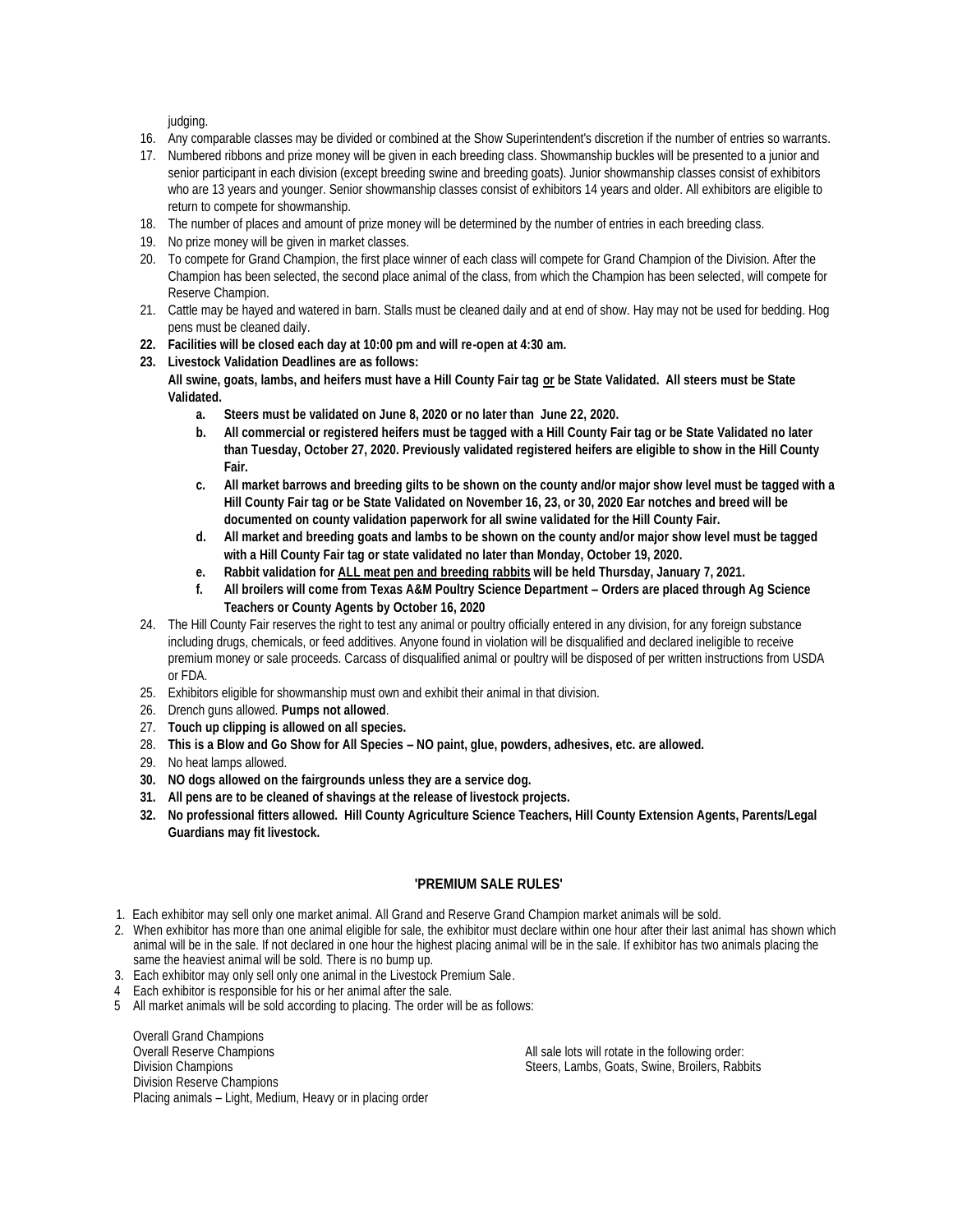- 6. Only animals placing in the top 75% of each class will be eligible to sell. No rounding of number.
- 7. **No animal will sell for more than the grand or reserve champion of that species.**
- 8. Each exhibitor must be present in the sale ring when his/her animal is sold. Substitutions are allowed only for participation in other schoolsponsored activity or doctor's excuse. Request may be made to Livestock Superintendent to substitute for extenuating circumstances. (Vacations are not a valid excuse).
- 8. All checks must be cashed within 60 days of the issue date of the check or be VOID.
- 9. A 5% commission on each market animal sold will be paid by the seller to the Livestock Division to cover building projects and auction expenses such as caps for buyers, printing of sale list, postage, etc. This commission will be deducted from the seller's check. Any money left over will go into an escrow account to be used for show facility improvements.
- *10.Each exhibitor is to write a "Thank You" note to buyer purchasing his or her animal and make every effort to thank buyer in person.*

#### **TUESDAY, JANUARY 26, 2021**

#### **SCHEDULE OF EVENTS**

| 8:00a.m.         | All breeding and market rabbits in place (Livestock Barn Arena) |
|------------------|-----------------------------------------------------------------|
| $11:00$ a.m.     | Rabbit Show – followed by showmanship                           |
|                  | Rabbit Show Buckle Picture following show                       |
| $3:30$ p.m.      | Broilers move in and check in (Livestock Barn Arena)            |
| 4:00 p.m.        | Broiler Show – followed by showmanship                          |
|                  | Broiler Show Buckle Picture following show                      |
| 6:00 p.m.        | Ag Mechanics must be moved-In                                   |
| $6:00-8:00$ p.m. | Ag Mechanics Check-In                                           |

#### **WEDNESDAY, JANUARY 27, 2021**

| 8:00a.m.  | Ag Mechanics Judging                                                       |
|-----------|----------------------------------------------------------------------------|
| 3:00 p.m. | Ag Mechanics Awards                                                        |
|           | Awards Picture following awards ceremony                                   |
| 4:00 p.m. | Market swine, lambs, and goats must be in place and weigh-in begins        |
|           | Breeding gilts will check in at 4:00 pm followed by market barrows         |
|           | Breeding sheep papers and tooth check will follow the market lamb weigh-in |
|           | Breeding goats will be toothed immediately following market goat weigh-in  |

#### **THURSDAY, JANUARY 28, 2021**

| 8:00a.m.    | Swine Show                                                                    |
|-------------|-------------------------------------------------------------------------------|
|             | Breeding - Market - Showmanship                                               |
|             | Swine Show Buckle Picture following show                                      |
| 1:00 p.m.   | Steers and heifers in place – weigh in and registration paper check-in begins |
|             | A Day in the Ring Show - CANCELLED FOR 2021                                   |
| $3:00$ p.m. | Lamb Show                                                                     |
|             | Breeding - Market - Showmanship                                               |
|             | Lamb Show Buckle Picture following show                                       |
| 4:00 p.m.   | Goat Show                                                                     |
|             | Breeding - Market - Showmanship                                               |
|             | Goat Show Buckle Picture following show                                       |

#### **FRIDAY, JANUARY 29, 2021**

| $9:00$ a.m.                            | <b>Steer Show</b><br>Born and Bred Steer Show<br>Steer Show Buckle Picture following show<br>Cody Allen Scholarship Showmanship Fund-Raiser                            |
|----------------------------------------|------------------------------------------------------------------------------------------------------------------------------------------------------------------------|
| Thirty Minute Break                    | <b>Heifer Show</b><br>Born and Bred Heifer Show<br>Heifer Show Buckle Show Picture following show<br>All cattle release at the completion of Born and Bred Heifer Show |
| SATURDAY, January 30, 2020<br>9:00a.m. | Horse Show                                                                                                                                                             |
| 11:00 a.m-1:00 p.m.<br>12:30 p.m.      | Horse Show Buckle Picture following show<br>Buyer's Meal (Open to the Public)<br><b>Market Auction</b>                                                                 |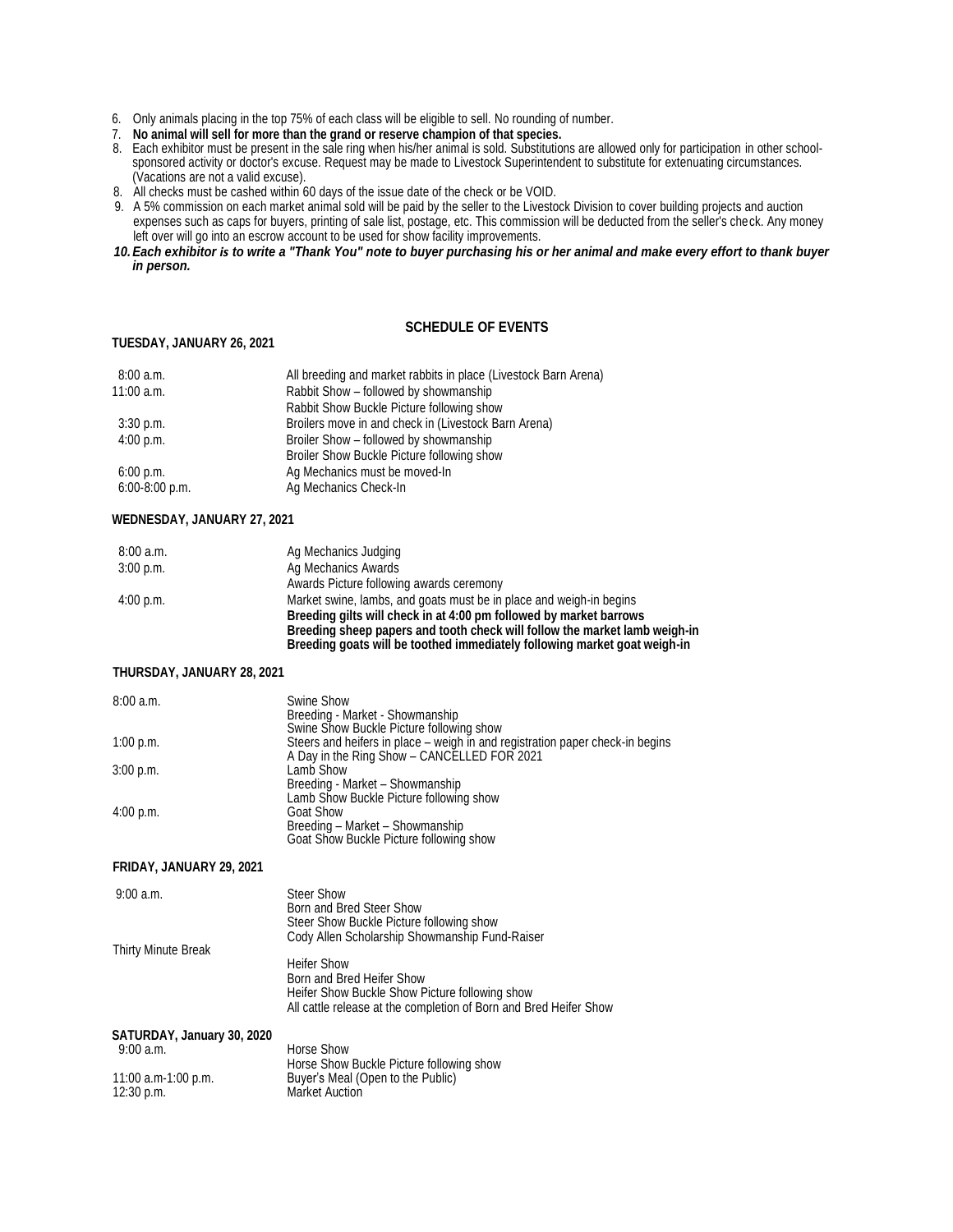#### **HILL COUNTY SHOP PROJECT SHOW**

Superintendent: TBD

Judge: Mark Vitters and Charles Prause

- 1.Entry fee of \$20.00 per entry
- 2. Entries in place Tuesday, January 26, 2021 by 6:00 p.m. Check in from 6:00 pm-8:00 pm
- 3. Judging and exhibitor showmanship will take place at 8:00 am Wednesday, January 27, 2021. **EXHIBITORS MUST BE PRESENT**
- 4. **The purpose of this show is to recognize the excellent work of students in 4-H Clubs and FFA Chapters. Equipment previously exhibited at Hill County Show is not eligible.**
- 5. **Books for each project are optional.**
- 6. To be eligible for sweepstakes a chapter must exhibit five (5) projects or more. Sweepstakes will be given to 1st, 2nd, and 3rd places.
- 7. Projects will remain on the grounds during the week of the fair in the designated area.
- 8. Categories:
	- (a) Livestock Equipment
	- (b) Farm Machinery
	- (c) Farm
	- (d) Home & Yard Conveniences
	- (e) BBQ Pits and Cookers
	- (f) Trailers
	- (h) Gates
	- (i) Woodwork Projects
	- (j) Wildlife
- 9. Awards will be given to the Overall Grand Champion, Overall Reserve Champion, blue and red ribbons will be awarded to each project with plaques or banners for first place in each category.
- 10.Projects must be completed between Hill County Fair 2020 and 2021

#### **DIVISION I - BREEDING SHEEP**

Superintendents: TBD Time: 3:00 p.m. Thursday, January 28, 2021 Judge: Marvin Ensor

SPECIAL RULES

- 1. Entry Fee \$20.00 per animal.
- **2. All breeding sheep must have a Hill County Fair tag or be State Validated by October 19, 2021.**
- 3. There will be five breeds of ewes: Hair Sheep; Finewools; Finewool Cross; Southdowns; Medium Wools
- 4. Breeding and Market sheep will be shown together for showmanship.
- 5. Three (3) breeding sheep may be entered per exhibitor but only one entry per age class.
- **6. Paper and tooth checks will be done on Wednesday, January 27, 2021 immediately following market lamb weigh-in**
- 7. Classes will be divided by age which will include lamb, two-toothed and aged sheep.
- 8. Breed classes smaller than 5 will be combined into one class

9. **Touch up clipping is allowed.**

10.**This is a Blow and Go Show for All Species – NO paint, glue, powders, adhesives, etc. are allowed**

11.No loading equipment or animals at north end of show barn during steer and heifer shows.

HAIR SHEEP, FINEWOOL, FINEWOOL CROSS, SOUTHDOWNS, AND MED. WOOL CHAMPIONS – Buckle HAIR SHEEP, FINEWOOL, FINEWOOL CROSS, SOUTHDOWNS, AND MED. WOOL RESERVE CHAMPIONS – Buckle

> GRAND CHAMPION BREEDING SHEEP - Buckle RESERVE GRAND CHAMPION BREEDING SHEEP - Buckle

Premium Schedule Each Breeding Sheep Class will be paid as follows: st Place \$40.00 nd Place \$30.00 rd Place \$20.00 th Place \$10.00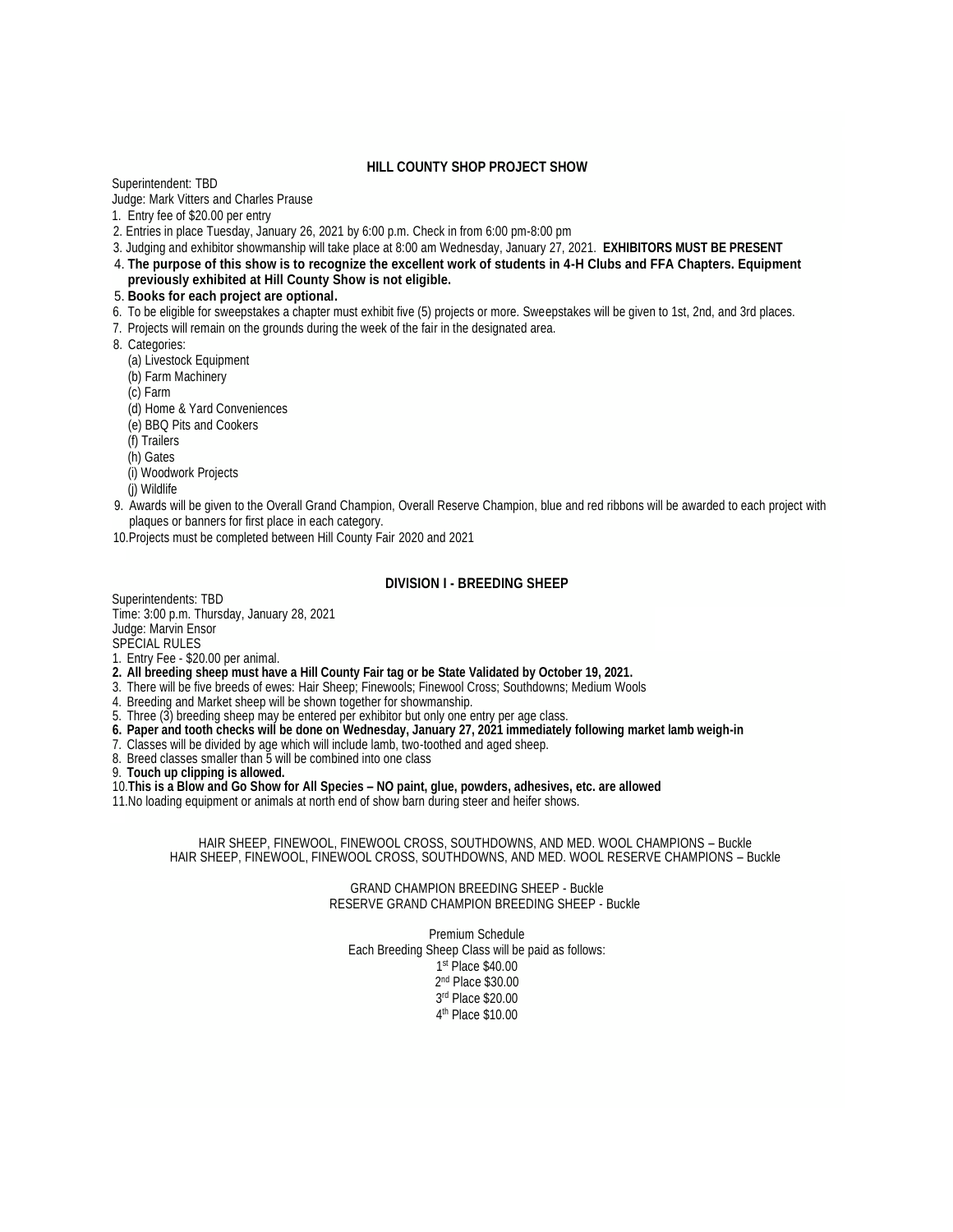#### **DIVISION II – MARKET LAMBS**

Superintendent: TBD Time: 3;00 p.m. (following breeding sheep show) Thursday, January 28, 2021. Judge: Marvin Ensor SPECIAL RULES

Entry fee - \$20.00 per animal.

- 1. **All market lambs must have a Hill County Fair tag or be State Validated by October 19, 2021.**
- 2. **Wethers only may enter this division**
- 3. **LIMIT 2 LAMBS PER EXHIBITOR**
- 4. Market lambs will be slick shorn prior to being weighed the first day of the show.
- 5. Lambs-minimum weight 75 Ibs.-No max
- 6. Lambs may be reclassified by predominant breed as determined by lamb classifier when weighed
- 7. Five or more hair sheep will constitute a breed. If less than 5 are present they will be shown with the medium wools. If five head of fine wool and/or fine wool cross are not present, they will be shown together. When combined, if fine wool and fine wool cross are not a total of 5, they will be shown with the medium wool. If less than 5 head of Southdown are present, they will be shown with the medium wool class.
- 8. Only animals placing in the top 75% of each class will be eligible to sell (NO rounding).
- 9. Each exhibitor will be allowed to weigh each lamb one time during weigh-in
- 10. **Touch up clipping is allowed**
- 11. **This is a Blow and Go Show for All Species – NO paint, glue, powders, adhesives, etc. are allowed**

#### MARKET LAMBS

Class – Hair Sheep

- Class All others (Fine Wool & Fine Wool Cross)
- Class Southdown
- Class Medium Wool

NOTE: Any breed with five or more entries will constitute its own breed.

HAIR SHEEP, FINEWOOL, FINEWOOL CROSS, SOUTHDOWNS, AND MED. WOOL CHAMPIONS – Buckle HAIR SHEEP, FINEWOOL, FINEWOOL CROSS, SOUTHDOWNS, AND MED. WOOL RESERVE CHAMPIONS – Buckle

#### GRAND CHAMPION MARKET LAMB - Buckle RESERVE GRAND CHAMPION MARKET LAMB – Buckle

JR. & SR. SHOWMANSHIP - Buckle (breeding and market lambs will show together for showmanship)

#### **DIVISION III- BREEDING GOATS**

Superintendents: Levin Ainsworth Time: 4:00 p.m., Thursday, January 28, 2021 Judge: Marvin Ensor SPECIAL RULES

1. Entry Fee - \$20.00 per animal.

- **2. All breeding goats must have a Hill County Fair tag or be State Validated by October 19, 2020.**
- 3. All entries must have tipped horns.
- 4. This division is open to any meat breed or crossbred goat.
- **5. Does will be aged by teeth immediately following market goat weigh-in on Wednesday, January 27, 2021.**
- 6. One breeding goat entry per exhibitor.
- 7. Restraint: Exhibitors will be allowed to use halters or collars in the show ring.
- 8.Touch up clipping is allowed
- 9.This is a Blow and Go Show for All Species NO paint, glue, powders, adhesives, etc. are allowed

10.This class is for does only.

- 11.There will be three classes.
	- •Class 1 August thru October 2020
	- Class 2 May thru July 2020
	- •Class 3- February thru April 2020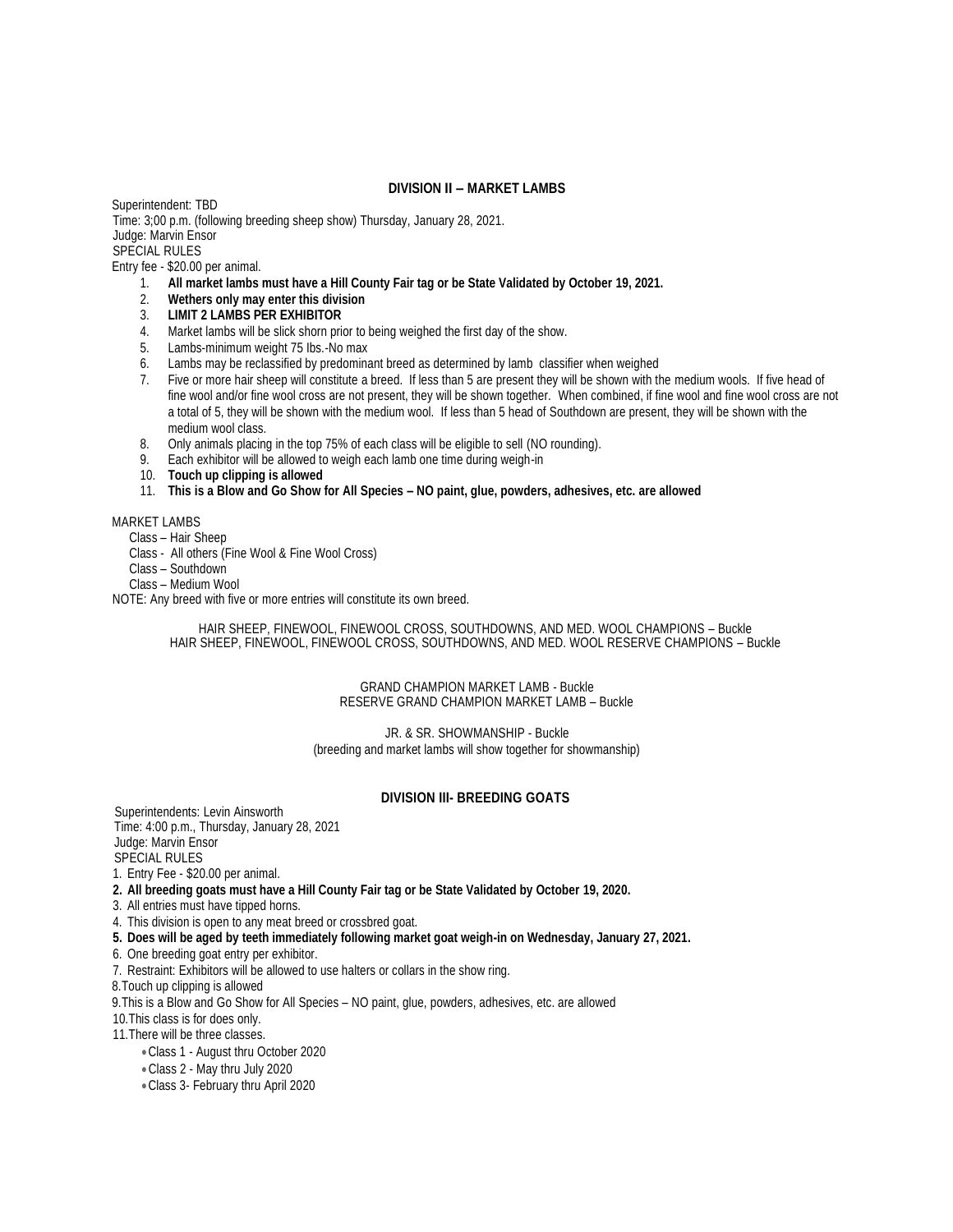#### GRAND CHAMPION BREEDING GOAT - Buckle RESERVE GRAND CHAMPION BREEDING GOAT – Buckle

Premium Schedule Each Breeding Goat Class will be paid as follows: st Place \$40.00 nd Place \$30.00 rd Place \$20.00 th Place \$10.00

#### **DIVISION IV - MARKET GOATS**

Superintendents: Levin Ainsworth Time: 4:00 p.m. Immediately following breeding doe show, Thursday, January 28, 2021 Judge: Marvin Ensor SPECIAL RULES

1. Entry fee - \$20.00 per animal.

2. **All market goats must have a Hill County Fair tag or be State Validated by October 19, 2021.**

3. **Wethers only may be shown in the market division.**

4. All entries must have tipped horns and be castrated

5. This division is open to any breed or crossbred goat.

6. Market goats: minimum weight 50 pounds

7. Each exhibitor will be allowed to weigh only one goat during weigh-in process.

8. There will be no tooth rule.

9. Goats will be shown slick with no more than 1/4 inch of hair on any part of

the body except the switch of the tail and legs from the knee and hock down.

10.Classes will be divided into a light, medium, and heavy weight divisions.

11.One market goat entry per exhibitor. An exhibitor may tag as many goats as he/she chooses.

12.Restraint: Exhibitors will be allowed to use halters or collars in the show ring.

13.**Touch up clipping is allowed.**

14.**This is a Blow and Go Show for All Species – NO paint, glue, powders, adhesives, etc. are allowed**

15.Only animals placing in the top 75% of each class will be eligible to sell (NO rounding).

LIGHT, MEDIUM, AND HEAVY DIVISION CHAMPIONS – Buckle LIGHT, MEDIUM, AND HEAVY DIVISION RESERVE CHAMPIONS – Buckle

#### GRAND CHAMPION MARKET GOAT – Buckle RESERVE GRAND CHAMPION MARKET GOAT - Buckle

JR. & SR. GRAND AND RESERVE SHOWMANSHIP - Buckles (breeding and market goats will show together for showmanship)

#### **DIVISION V - BREEDING SWINE**

Superintendent: Sherry Hueske and Tiffany Nors Time: 8:00 am, Thursday, January 28, 2021 Judge: Mike Fisher SPECIAL RULES

1. **Entry fee - \$20.00 per animal**.

2. All breeding gilts MUST be tagged with either a Hill County Fair Validation tag or a State validation tag by November 30, 2020.

3. Gilts may only show in the breeding class. No gilts will show in the market division.

4. Judging for 20 or more entries will be split into heats.

5. Breeding swine must be removed from grounds after judging.

6. There will be a designated wash area. No washing of swine in individual pens.

7. All Breeding Swine must be on the grounds by Wednesday, January 27, 2021 at 4:00 pm

8. **Breeding Swine will check in at 4:00 pm, Wednesday, January 27, 2021 prior to market barrow weigh in**.

9. **Touch up clipping is allowed**

10.Oiling or powdering of swine is not allowed.

Class - Females 9 months and under

GRAND CHAMPION BREEDING SWINE - Buckle RESERVE GRAND CHAMPION BREEDING SWINE- Buckle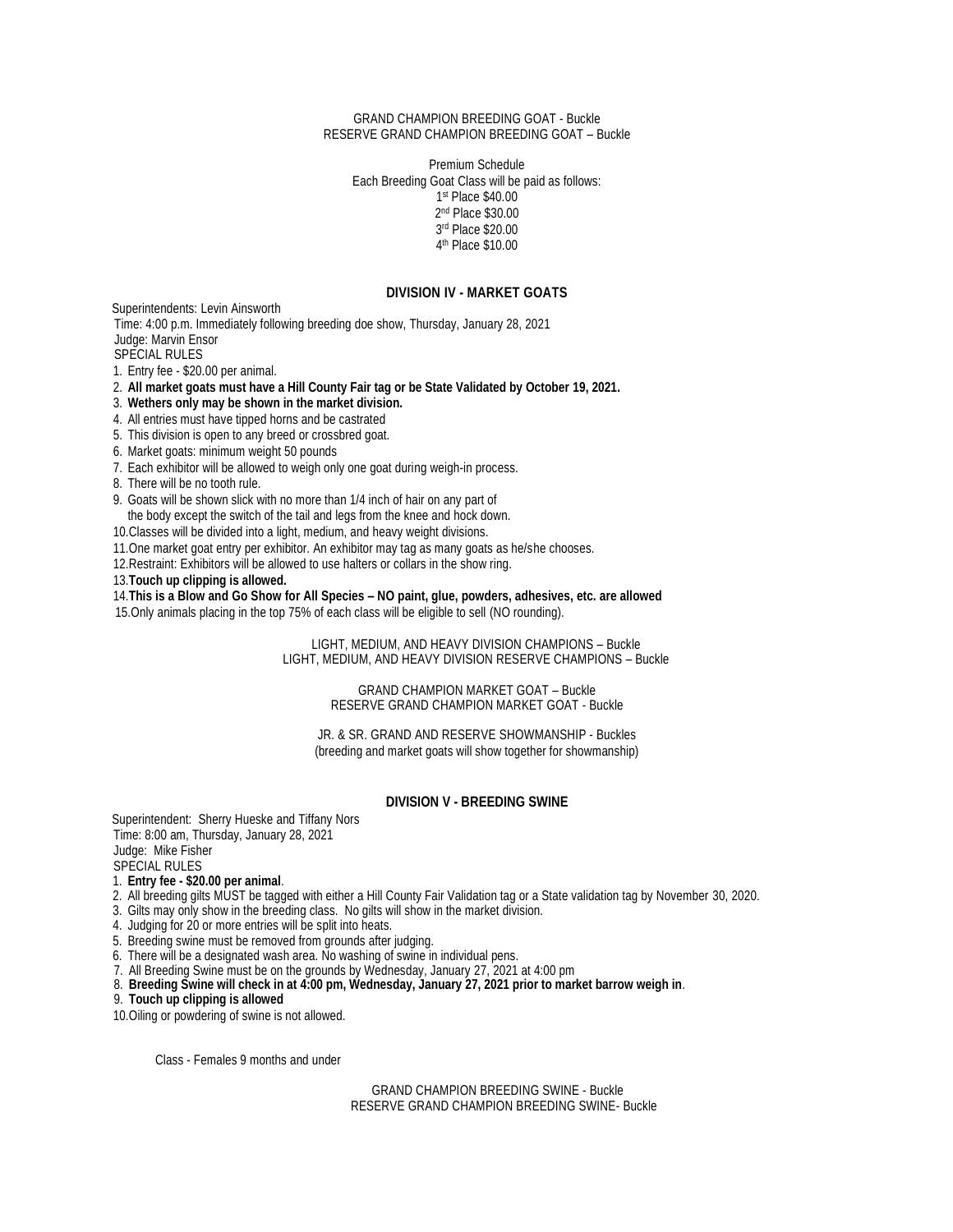Premium Schedule Each Breeding Swine Class will be paid as follows: st Place \$40.00 nd Place \$30.00 rd Place \$20.00 th Place \$10.00

#### **DIVISION VI – MARKET SWINE**

Superintendent: Sherry Hueske and Tiffany Nors

Time: 8:00 am, Thursday, January 28, 2021 immediately following gilt show Judge: Mike Fisher

SPECIAL RULES

**1. Entry fee - \$20.00 per animal.** 

- **2. Market swine will be barrows only. No gilts will be allowed to show in the market division.**
- 3. **All market barrows must be validated with a Hill County Fair tag or be state validated by November 30, 2020. Ear notches and breed will be documented on county validation paperwork for all swine validated for the Hill County Fair.**
- 4. Market swine must weigh a minimum of 150 pounds. There is no maximum weight.
- 5. There will be a designated wash area. No washing of swine in individual pens. No clipping on the grounds.
- 6. **Only one market swine entry per exhibitor**. An exhibitor may tag as many swine as he/she chooses, but may only weigh-in one market swine on one occasion.
- 7. Barrows sifted from the Market Division must be removed from show grounds immediately.
- 8. Swine will be weighed and divided into weight classes with a maximum of 15 (+ or-) per class. There will be a light, medium, and heavy weight divisions.
- 9. Oiling or powdering of swine is not allowed.
- 10.**Touch up clipping is allowed**
- 11.Only animals placing in the top 75% of each class will be eligible to sell (NO rounding).

12.Grand and Reserve Division Champions will be allowed back to their assigned pens until called for Overall Grand Drive.

LIGHT, MEDIUM, AND HEAVY DIVISION CHAMPIONS – Buckle LIGHT, MEDIUM, AND HEAVY DIVISION RESERVE CHAMPIONS – Buckle

> GRAND CHAMPION MARKET SWIINE - Buckle RESERVE GRAND CHAMPION MARKET SWINE- Buckle

JR. & SR. GRAND AND RESERVE SHOWMANSHIP – Buckles (Breeding and market swine will show together for showmanship)

#### **DIVISION VII - RABBITS**

Superintendent: Griff Harris

Time: **8:00 a.m. Tuesday, January 26, 2021 – In place for weigh-in (Livestock Barn Arena)**

#### **11:00 a.m. Rabbit Show followed by showmanship**

Judge: TBD

SPECIAL RULES

- 1. **ALL MARKET AND BREEDING RABBITS WILL BE VALIDATED**. Validation will be held January 7, 2021 from 3:00 p.m. to 5:00 p.m. at the Hill County Fair Grounds, Validation Fee
	- a.) \$5.00 per meat pen and breeding rabbit
- b.) Existing tattoos will be recorded for breeding rabbits. If no tattoo is present, the Hill County Fair tattoo symbol and a number will be placed in the ear of the rabbit and recorded for validation purposes

#### **2. Entry fee - \$20.00 per meat pen (three rabbits).**

- 3. Rabbits will be judged according to ARBA rules and standards.
- 4. Meat pen will consist of 3 rabbits, all the same breed and variety. Pen will be eliminated if more than one breed or variety is in the same pen. Age limit is not over 10 weeks or 70 days. Max weight 5 1/2 lbs. per rabbit. The Pen will be disqualified if a rabbit in the pen weighs over 5 lbs. 10 oz.
- 5. Breeding rabbit **Entry fee is \$20.00**. Bucks or does can be shown in the breeding division.
- 6. There is no limit on entries per person. Each exhibitor can sell only one pen.
- 7. Only animals placing in the top 75% of each class will be eligible to sell (NO rounding).
- 8. Rabbits with ear mites will be disqualified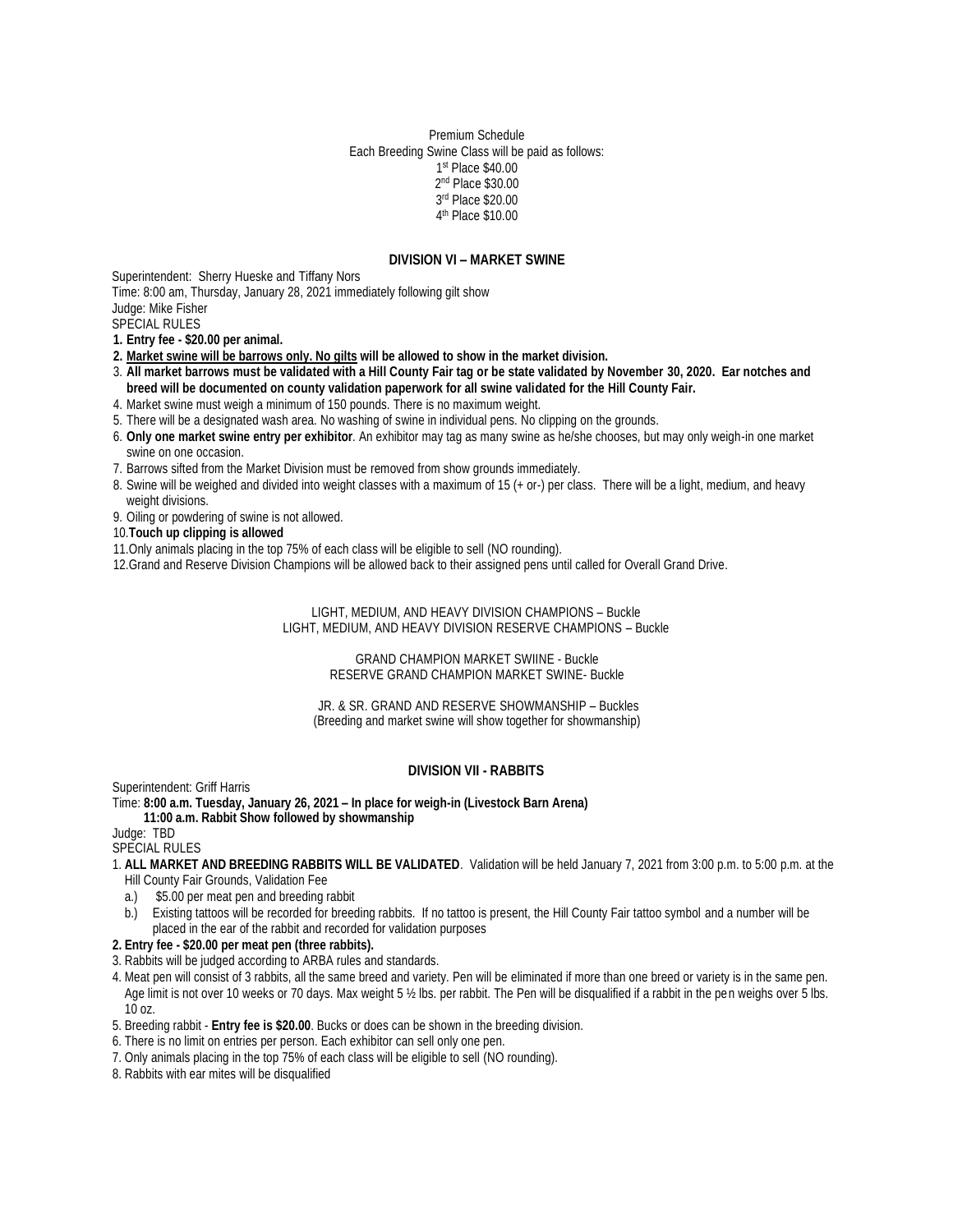#### GRAND CHAMPION MEAT PEN - Buckle RESERVE GRAND CHAMPION MEAT PEN – Buckle

Class - Breeding Doe (Meat) 3.5 - 6 Ibs. Class - Breeding Doe (Meat) over 6 Ibs. - 8.5 Ibs. Class - Breeding Doe (Meat) over 8.5 Ibs. Class - Breeding Buck (Meat) 3.5 - 6 Ibs. Class - Breeding Buck (Meat) over 6 Ibs. - 8.5 Ibs. Class - Breeding Buck (Meat) over 8.5 Ibs. Class - Breeding Doe (Fancy) under 6 months Class - Breeding Doe (Fancy) 6 months and older Class - Breeding Buck (Fancy) under 6 months

Class - Breeding Buck (Fancy) 6 months and older

#### GRAND CHAMPION BREEDING RABBIT - Buckle RESERVE GRAND CHAMPION BREEDING RABBIT- Buckle

Premium Schedule Each Breeding Rabbit Class will be paid as follows: st Place \$40.00 nd Place \$30.00 rd Place \$20.00 th Place \$10.00

Jr. and Sr. Grand and Reserve Showmanship - Buckles (Breeding and meat pen will show together for showmanship)

#### **DIVISION VIII - BROILERS**

Superintendent: Bill Woody

#### Time: 3:30 p.m. Tuesday, January 26, 2021 move in the barn

4:00 p.m. Broiler Show

#### Judge: James Barbee SPECIAL RULES

- 1. Entries open to all exhibitors eligible under current stock show rules.
- 2. Only one pen of three broilers will be sold per exhibitor.
- 3. **Entry fee - \$20.00 per pen of three birds**.
- 4. Broilers must originate from same breeding hatch and must be wing banded and have met the pullorum/typhoid requirements of NPIP
- 5. A pen, consisting of three birds.
- 6. After entries have been cooped, they must not be handled by anyone except the judge and authorized persons until all judging is completed. County Agents, leaders, and Ag Science teachers will be responsible for having holders at judging. Otherwise, broilers may not be considered for premiums.
- 7. Basis for judging will be the amount and quality of covering, muscle development, lack of breast blisters, pin feathers and bruises.
- 8. Each pen of chickens must have a combined weight of 12 Ibs. or more. Class 17 – Broilers (all)
- **9.** Exhibitors must turn in wing band numbers at the time of check-in.

**10.All band numbers will be checked by superintendent at the time of placing.**

**11.**Only animals placing in the top 75% of each class will be eligible to sell (NO rounding).

GRAND CHAMPION BROILER - Buckle RESERVE GRAND CHAMPION BROILER – Buckle

Jr. and Sr. Grand and Reserve Showmanship Buckles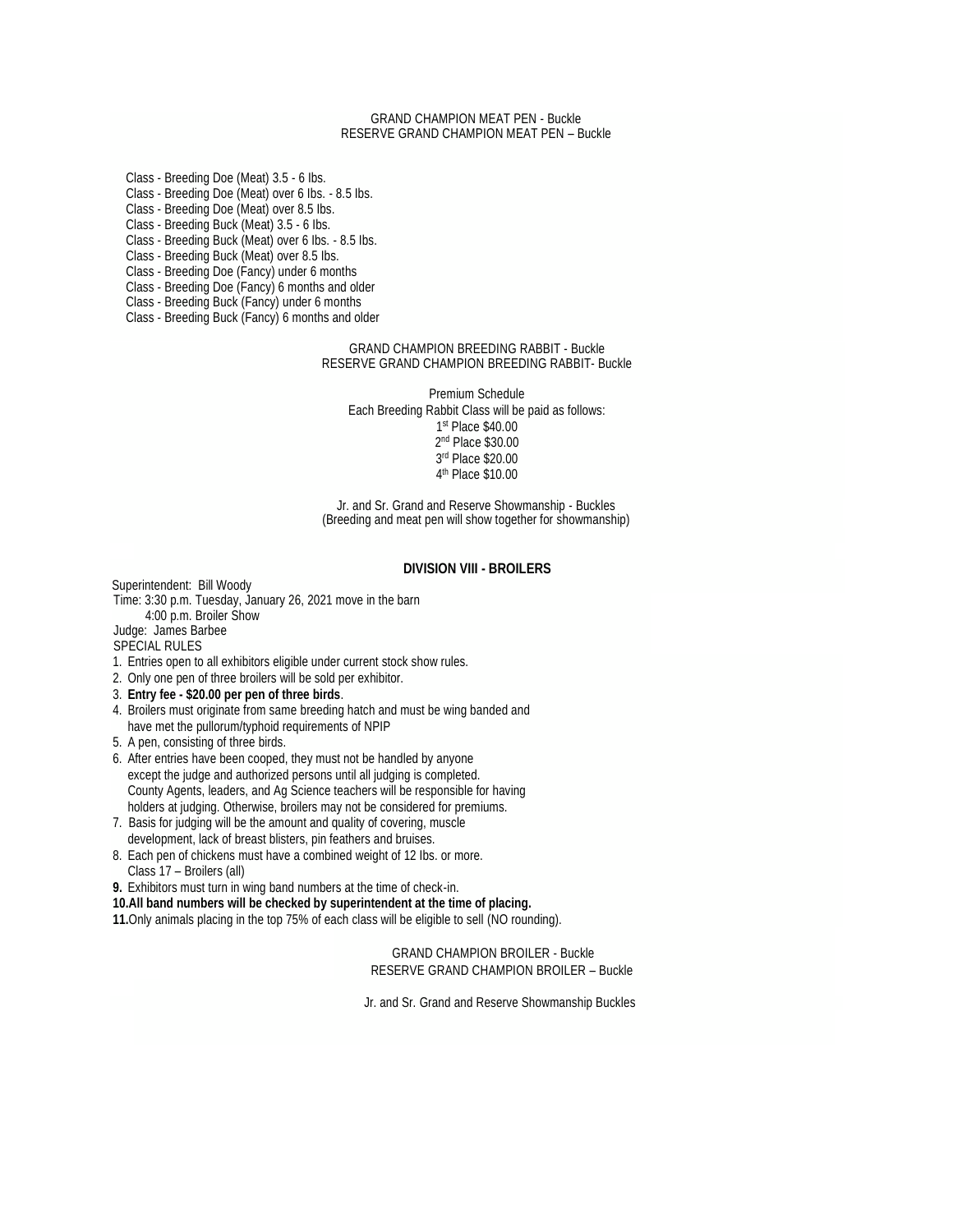#### **DIVISION IX - STEERS**

Superintendents: Shane Metcalf Time: 9:00 a.m. - Friday, January 29, 2021 Judge: Gary Clayton SPECIAL RULES

1. **ALL CATTLE IN PLACE THURSDAY, JANUARY 28, 2021 BY 1:00 p.m**.

- 2. **STEERS WILL WEIGH IN THURSDAY, JANUARY 28, 2021 FROM 1:00 P.M.-2:00 P.M.**
- 3. Only steer calves will be entered in this show. Pure bred, grade or cross bred of any recognized beef breed is eligible.
- 4. Steers within each market division, 5 or less animals will constitute 1 class.
- 5. Each exhibitor must fill out an entry card on each individual steer. **Entry fee - \$20.00 per animal.**
- 6. Steers will be weighed and placed in their proper class according to weight and breed.
- 7. **This is a Blow and Go Show for All Species – NO paint, glue, powders, adhesives, etc. are allowed**
- 8. **Touch up clipping is allowed**
- **9.** Minimum weight on steers 900 Ibs.

**10.** Only animals placing in the top 75% of each class will be eligible to sell (NO rounding).

**11. No loading out of cattle or equipment until all cattle shows are completed.** 

#### AMERICAN BREEDS

- Class Light weight steers
- Class Medium weight steers
- Class Heavy weight steers

#### AMERICAN BREED CHAMPION - Buckle AMERICAN BREED RESERVE CHAMPION – buckle

BRITISH BREEDS - Must show purebred characteristics

- Class Light weight steers
- Class Medium weight steers
- Class Heavy weight steers

#### BRITISH BREED CHAMPION - Buckle BRITISH BREED RESERVE CHAMPION – Buckle

#### EUROPEAN BREEDS

- Class Light weight steers
- Class Medium weight steers
- Class Heavy weight steers

EUROPEAN BREED CHAMPION - Buckle EUROPEAN BREED RESERVE CHAMPION – Buckle

GRAND CHAMPION STEER - Buckle RESERVE GRAND CHAMPION STEER - Buckle

JR. & SR. SHOWMANSHIP – Buckle

#### **STEERS BRED AND BORN IN HILL COUNTY**

GRAND CHAMPION BORN & BRED STEER - Buckle RESERVE GRAND CHAMPION BORN & BRED STEER - Buckle

#### **Hill County Born & Bred Steer Show Rules**

To be eligible to enter you must have the breeder of the animal complete the Hill County Born & Bred Verification Form stating that the animal was born and bred in Hill County. **All forms will be turned in at the time entries are due**. The Born & Bred Steer Show will begin immediately following the completion of the Steer Show.

Steers will be split into American & American Cross, British and European & European Cross Divisions. There will be one class per division and the judge will select the Champion and Reserve Champion of each division. After division judging is complete all Champions and Reserve Division Champions will return and compete for Overall Grand and Reserve Grand Champion Hill County Born & Bred Steer.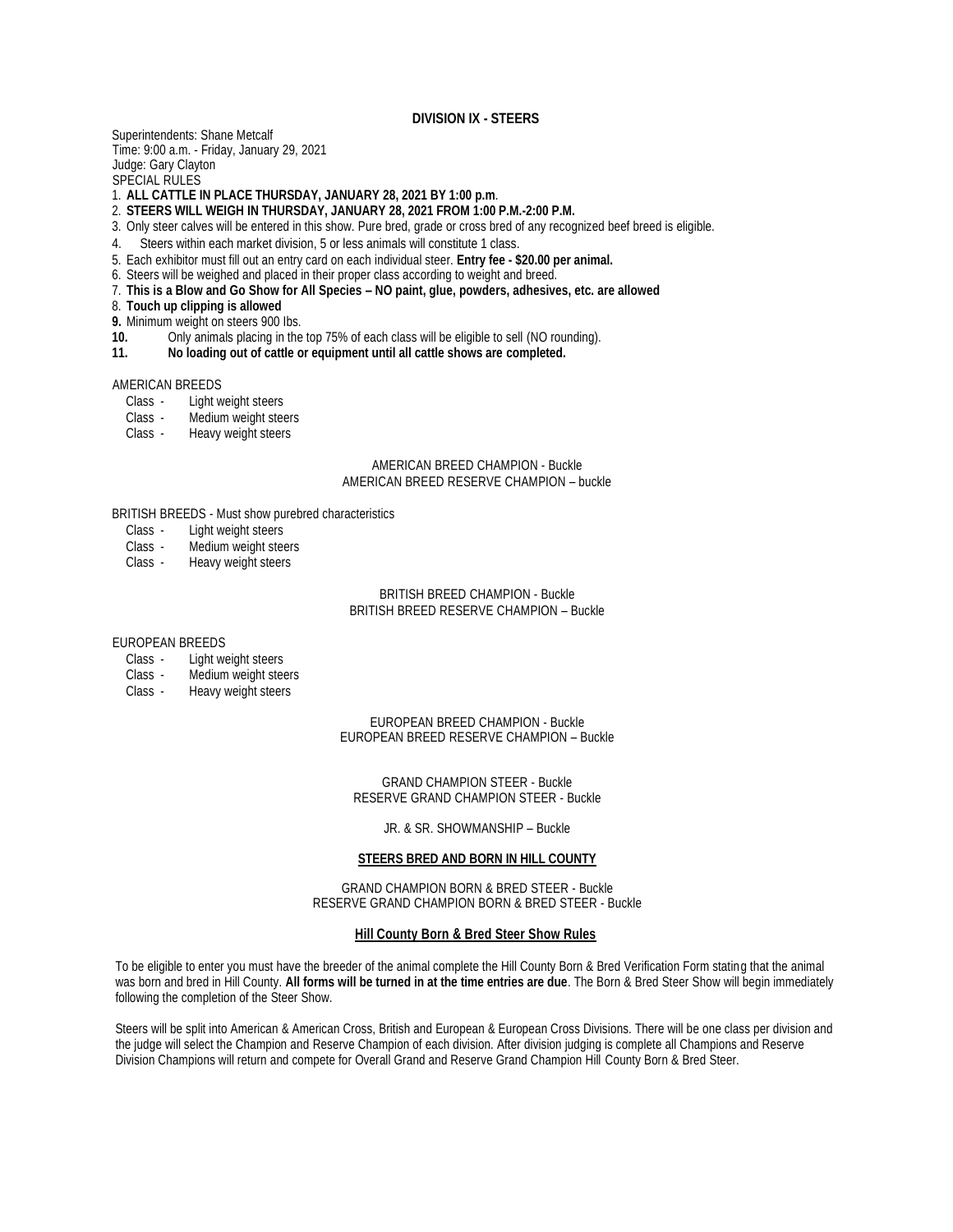#### **DIVISION X - BREEDING HEIFERS**

Superintendents: Brooke Booth

Time: 30 Minutes After Steer Show- Friday, January 29, 2021

Judge: Gary Clayton

- 1. All breeding heifers must be at least 6 mos. of age. **Entry fee - \$20.00 per animal**. Exhibitors may enter a Born & Bred Heifer Class.
- 
- **2. Animal must be owned by exhibitor prior to October 27, 2020.**
- **3. Animals in this division may or may not be registered. All heifers must be State Validated or be tagged with a Hill County Fair tag no later than October 27, 2020.**
- **4. Non-registered heifers will show in the European Class.**
- 5. **This is a Blow and Go Show for All Species – NO paint, glue, powders, adhesives, etc. are allowed**
- 6. **Touch up clipping is allowed**
- 7. Cow/calf pairs must be shown with natural calf.
- 8. No loading equipment or animals at north end of show barn during steer and heifer shows.
- **9. All breeding heifers must be in barn by 1:00 p.m. Thursday, January 28, 2021.**

#### AMERICAN BREEDS

- Class 1 Calved 5/1/20 and after<br>Class 2 Calved 1/1/20 thru 4/30/
- Class 2 Calved 1/1/20 thru 4/30/20<br>Class 3 Calved 9/1/19 thru 12/31/19
- Calved 9/1/19 thru 12/31/19
- Class 4 Calved 5/1/19 thru 8/31/19
- Class 5 Calved 1/1/19 thru 4/30/19
- Class 6 Calved 9/1/18 thru 12/31/18

#### AMERICAN BREED CHAMPION - Buckle AMERICAN RESERVE BREED CHAMPION – Buckle

#### BRITISH BREEDS

- Class 1 Calved 5/1/20 and after
- Class 2 Calved 1/1/20 thru 4/30/20<br>Class 3 Calved 9/1/19 thru 12/31/19
- Class 3 Calved 9/1/19 thru 12/31/19<br>Class 4 Calved 5/1/19 thru 8/31/19
- Class 4 Calved 5/1/19 thru 8/31/19<br>Class 5 Calved 1/1/19 thru 4/30/19
- Class 5 Calved 1/1/19 thru 4/30/19<br>Class 6 Calved 9/1/18 thru 12/31/18 Calved 9/1/18 thru 12/31/18

BRITISH BREED CHAMPION - Buckle BRITISH RESERVE BREED CHAMPION – Buckle

#### EUROPEAN BREEDS

- Class 1 Calved 5/1/20 and after<br>Class 2 Calved 1/1/20 thru 4/30/
- Class 2 Calved 1/1/20 thru 4/30/20<br>Class 3 Calved 9/1/19 thru 12/31/19
- Class 3 Calved 9/1/19 thru 12/31/19<br>Class 4 Calved 5/1/19 thru 8/31/19
- Class 4 Calved 5/1/19 thru 8/31/19<br>Class 5 Calved 1/1/19 thru 4/30/19
- Calved 1/1/19 thru 4/30/19
- Class 6 Calved 9/1/18 thru 12/31/18

#### EUROPEAN BREED CHAMPION – Buckle EUROPEAN RESERVE BREED CHAMPION - Buckle

GRAND CHAMPION BREEDING HEIFER – Buckle RESERVE GRAND CHAMPION BREEDING HEIFER – Buckle

#### JR. & SR. GRAND AND RESERVE SHOWMANSHIP – Buckles

Premium Schedule Each Breeding Heifer Class will be paid as follows: st Place \$40.00 nd Place \$30.00 rd Place \$20.00 th Place \$10.00